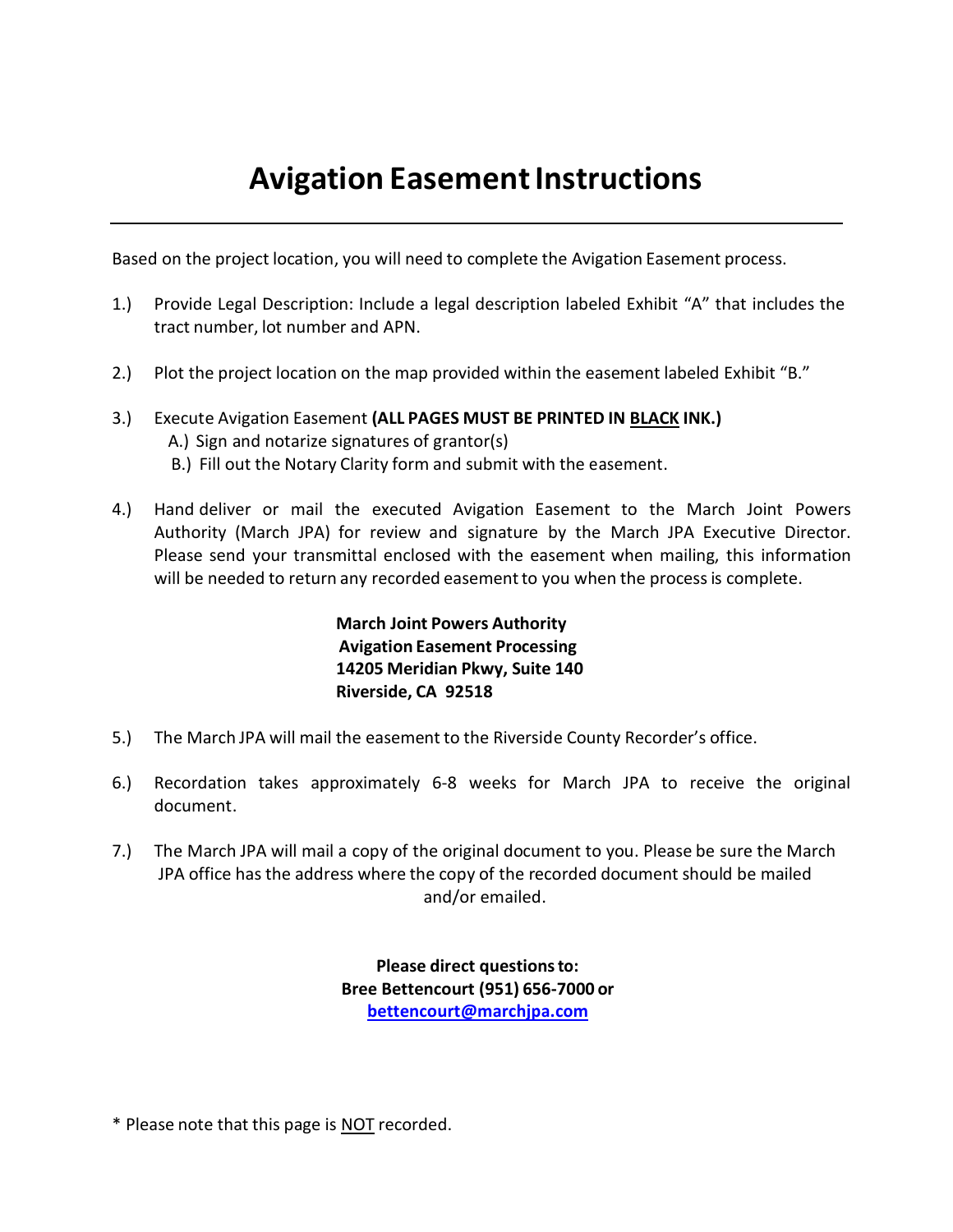## *When recorded mail to*:

March Inland Port Airport Authority Authority Secretary's Office 14205 Meridian Parkway, Suite 140 Riverside, CA 92518

This instrument is for the benefit of the March Inland Port Airport Authority and is entitled to be recorded without fee (Government Code Section 27383).

## FOR RECORDER'S OFFICE USE ONLY

**Project:** 

**APN:**

## **Avigation Easement (March Air Reserve Base and March Inland Port)**

WHEREAS , hereinafter Called the "Grantor," is/are the owner(s) in fee of that certain real property as described in Exhibit "A" and depicted in Exhibit "B" attached hereto and incorporated herein by this reference, located in the City of Property" and , County of Riverside, State of California, hereinafter called "Grantor's

WHEREAS Grantor's property is located within the Air Installation Compatible Use Zone (AICUZ) for March Air Reserve Base (March ARB) and the Airport Land Use Plan for March Inland Port, ("March Airfield"), in the City of \_\_\_\_\_\_\_\_\_\_\_\_\_\_\_\_\_\_\_, State of California that is operated as a joint use airport facility for both military operations and civilian uses (passenger and/or cargo air traffic), and within the airport influence area for aircraft operating from said March Airfield; and

WHEREAS the Grantor has sought approval from the [City/County] of for the development of Grantor's property by the project above-referenced; and

WHEREAS the [City/County] of has conditioned the approval of such project by requiring the granting of an avigation easement to the March Inland Port Airport Authority (MIPAA) over the property of the Grantor; and

WHEREAS, Section 21652 of the Public Utilities Code authorizes the MIPAA to acquire an avigation easement in such airspace above the surface of property where necessary to permit imposition upon such property of excessive noise, vibration, discomfort, inconvenience, interference with use and enjoyment, and any consequent reduction in market value, due to the operation of aircraft to and from the March Airfield;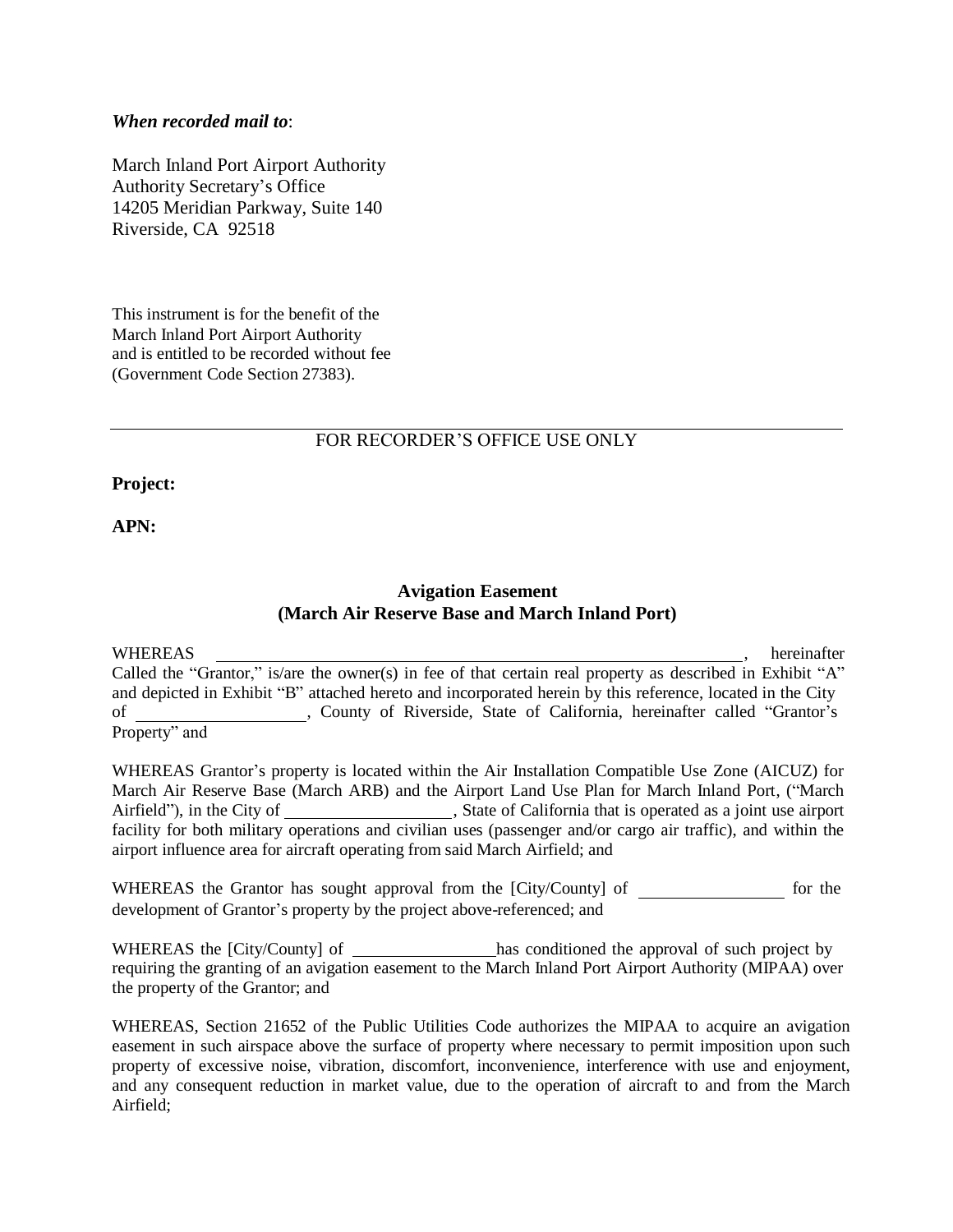### March Inland Port Airport Authority Avigation Easement

NOW, THEREFORE FOR VALUABLE CONSIDERATION, receipt of which is hereby acknowledged, Grantor does hereby grant to the MIPAA, a California Airport Authority, its successors, assigns, lessees, sub lessees, licensees and invitees, (herein after referred to as "Grantee"), for the use and benefit of the public, including, but not limited to the United States Air Force, a perpetual easement and right of flight for the passage of aircraft, military and civilian, by whomsoever owned and operated in the airspace above the surface of the property of the Grantor as described in said Exhibit "A", together with the right to cause in said airspace such noise, sound or shock waves, vibrations, dust, smoke, light, odors, fumes, thermal waves, fuel particles, air quality changes, and any other related condition that may be inherent in the operation of aircraft, (hereinafter called "aircraft operation effects"). "Aircraft" is defined for the purposes of this instrument as any contrivance now known or hereinafter invented, used or designed for navigation of or flight in the air.

Grantor hereby acknowledges that March Airfield is an operating joint use airport facility subject to increases in the intensity of use and operation, including present and future aircraft operation effects, and Grantor hereby fully waives, remises and releases any right or cause of action which Grantor may now or in the future have against Grantee, its successors, assigns, lessees, sub lessees, licensees and invitees, due to such aircraft operation effects that may be caused by the operation of aircraft landing at or taking off from, or operating at or near the site of said March Airfield. Said waiver and release shall include, but not be limited to, claims known or unknown for damages for physical or emotional injuries, discomfort, inconvenience, property damage, interference with use and enjoyment of property, diminution of property values, nuisance or inverse condemnation or for injunctive or other extraordinary or equitable relief.

Grantor agrees not to construct or permit the construction or growth of any structure, tree or other object that obstructs or interferes with the use of rights herein granted or that creates interference with communication between any installation at March Airfield and aircraft, or to cause difficulty for pilots to distinguish between airport lights and other lights or impair visibility in the vicinity of March Airfield, or to otherwise endanger the landing, take-off, or maneuvering of aircraft on or at said March Airfield.

Grantor agrees that Grantee shall have the right to mark and light as obstructions to air navigation any such building, structure, tree or other object now upon, or that in the future may be placed upon Grantor's property, together with the right of ingress to, egress from and passage over and within Grantor's Property for the purpose of accomplishing such marking and lighting.

The foregoing grant of easement shall not be considered as otherwise prohibiting the use of Grantor's property for any lawful purpose below minimum flight altitudes for aircraft presently authorized or hereafter authorized by the appropriate federal or state authority, provided all applicable federal, state and local regulations pertaining to height restriction are adhered to.

IT IS UNDERSTOOD AND AGREED that this easement and the rights and restrictions herein created shall run with the land and shall be binding upon the Grantor and the heirs, administrative, executors, successors, and assigns of Grantor.

Date: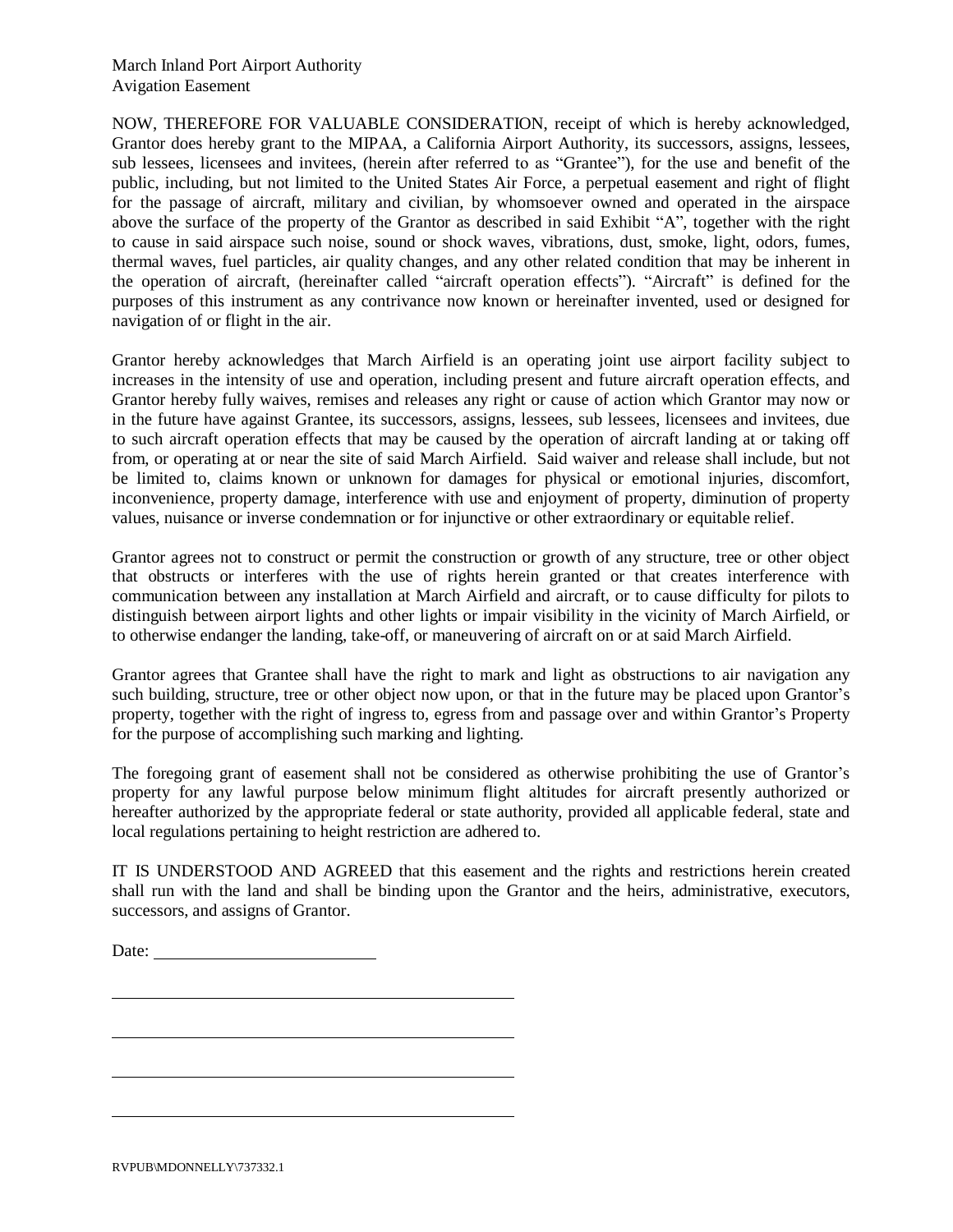

## **PETER ALDANA COUNTY OF RIVERSIDE ASSESSOR-COUNTY CLERK-RECORDER**

Website: [www.riversideacr.com](http://www.riversideacr.com/)

## **DOCUMENTARY TRANSFER TAX AFFIDAVIT**

## **WARNING**

**ANY PERSON WHO MAKES ANY MATERIAL MISREPRESENTATION OF FACT FOR THE PURPOSE OF AVOIDING ALL OR ANY PART OF THE DOCUMENTARY TRANSFER TAX IS GUILTY OF A MISDEMEANOR UNDER SECTION 5 OF ORDINANCE 516 OF THE COUNTY OF RIVERSIDE AND IS SUBJECT TO PROSECUTION FOR SUCH OFFENSE.**

ASSESSOR'S PARCEL NO. -- -- -- I declare that the documentary transfer tax for this Property Address: transaction is: \$ ...

**If this transaction is exempt from Documentary Transfer Tax, the reason must be identified below.** *I CLAIM THAT THIS TRANSACTION IS EXEMPT FROM DOCUMENTARY TRANSFER TAX BECAUSE: (The Sections listed below are taken from the Revenue and Taxation Code with the exception of items 9 and 10 which are taken from Riverside County Ordinance 516). Please check one or explain in "Other".*

|    |                       | Section 11911. The consideration or value of the property, exclusive of any liens and encumbrances is                                                                                                                        |
|----|-----------------------|------------------------------------------------------------------------------------------------------------------------------------------------------------------------------------------------------------------------------|
|    |                       | \$100.00 or less and there is no additional consideration received by the grantor.                                                                                                                                           |
| 2. | Section 11911.        | The conveyance transfers to a revocable living trust by the grantor or from a revocable living                                                                                                                               |
|    |                       | trust to a beneficiary.                                                                                                                                                                                                      |
|    | 3. Section 11921.     | The conveyance was given to secure a debt.                                                                                                                                                                                   |
|    | 4. Section 11922.     | The conveyance is to a governmental entity or political subdivision.                                                                                                                                                         |
| 5. | <b>Section 11925.</b> | The transfer is between individuals and a legal entity or partnership, or between                                                                                                                                            |
|    |                       | legal entities and does not change the proportional interests held.                                                                                                                                                          |
|    | Section 11926.<br>6.  | The conveyance is to a grantee who is the foreclosing beneficiary and the consideration paid by                                                                                                                              |
|    |                       | the foreclosing beneficiary does not exceed the unpaid debt.                                                                                                                                                                 |
|    | 7. Section 11927.     | The conveyance relates to a dissolution of marriage or legal separation.                                                                                                                                                     |
|    |                       | (A spouse must sign a written recital in order to claim this exemption. This form may be used for that purpose.)                                                                                                             |
|    | 8. Section 11930.     | The conveyance is an <i>inter vivos</i> gift* or a transfer by death.                                                                                                                                                        |
|    |                       | *Please be aware that information stated on this document may be given to and used by governmental                                                                                                                           |
|    |                       | agencies, including the Internal Revenue Service. Also, certain gifts in excess of the annual Federal gift tax<br>exemption may trigger a Federal Gift Tax. In such cases, the Transferor (donor/grantor) may be required to |
|    |                       | file Form 709 (Federal Gift Tax Return) with the Internal Revenue Service.                                                                                                                                                   |
|    | Section 8.<br>9.      | The easement is <b>not</b> perpetual, permanent, or for life.                                                                                                                                                                |
|    | $10.$ Section 9.      | The document is a lease for a term of $less than (35)$ years (including written options.)                                                                                                                                    |
|    | Other<br>11.          |                                                                                                                                                                                                                              |
|    |                       |                                                                                                                                                                                                                              |

#### *I DECLARE UNDER PENALTY OF PERJURY THAT THE FOREGOING IS TRUE AND CORRECT.*

| Executed this<br>day of      | 20<br>at                                                 |              |
|------------------------------|----------------------------------------------------------|--------------|
|                              | City                                                     | <b>State</b> |
| Signature of Affiant         | Printed Name of Affiant                                  |              |
| Name of Firm (if applicable) | Address of Affiant (including City, State, and Zip Code) |              |
|                              | Telephone Number of Affiant (including area code)        |              |

#### **This form is subject to the California Public Records Act (Government Code 6250 et. seq.)**

For Recorder's Use:

Affix PCOR Label Here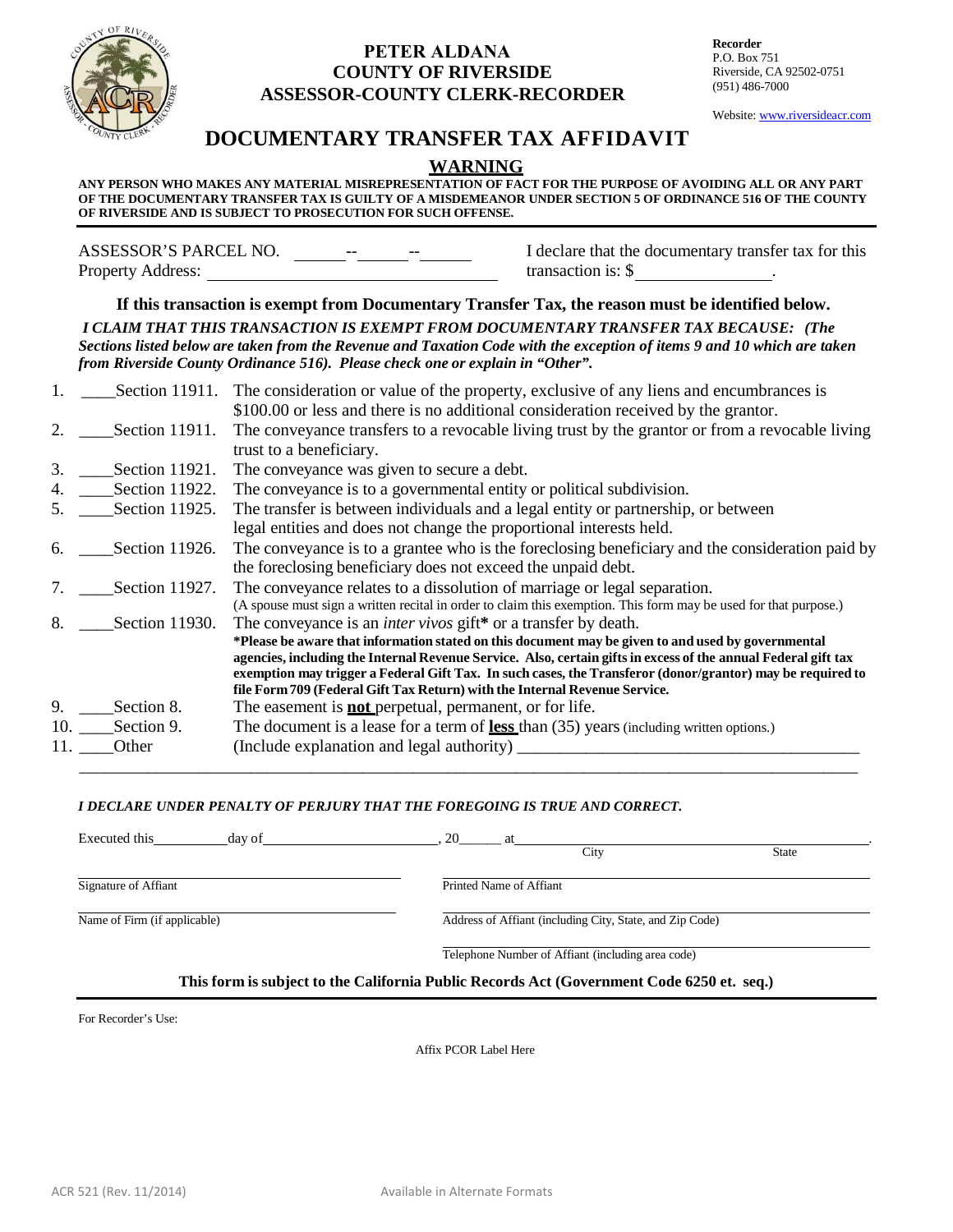#### CALIFORNIA ALL-PURPOSE ACKNOWLEDGMENT **CIVIL CODE § 1189**

A notary public or other officer completing this certificate verifies only the identity of the individual who signed the document to which this certificate is attached, and not the truthfulness, accuracy, or validity of that document. *Name(s) of Signer(s)* State of California ) County of \_\_\_\_\_\_\_\_\_\_\_\_\_\_\_\_\_\_\_\_\_\_\_\_\_\_\_\_\_\_\_\_ ) On \_\_\_\_\_\_\_\_\_\_\_\_\_\_\_\_\_\_\_\_\_\_\_\_\_ before me, \_\_\_\_\_\_\_\_\_\_\_\_\_\_\_\_\_\_\_\_\_\_\_\_\_\_\_\_\_\_\_\_\_\_\_\_\_\_\_\_\_\_\_\_\_\_\_\_\_\_\_\_\_\_, personally appeared \_\_\_\_\_\_\_\_\_\_\_\_\_\_\_\_\_\_\_\_\_\_\_\_\_\_\_\_\_\_\_\_\_\_\_\_\_\_\_\_\_\_\_\_\_\_\_\_\_\_\_\_\_\_\_\_\_\_\_\_\_\_\_\_\_\_\_\_\_\_\_\_\_\_ *Date Insert Name and Title of the Officer* 

who proved to me on the basis of satisfactory evidence to be the person(s) whose name(s) is/are subscribed to the within instrument and acknowledged to me that he/she/they executed the same in his/her/their authorized capacity(ies), and that by his/her/their signature(s) on the instrument the person(s), or the entity upon behalf of which the person(s) acted, executed the instrument.

\_\_\_\_\_\_\_\_\_\_\_\_\_\_\_\_\_\_\_\_\_\_\_\_\_\_\_\_\_\_\_\_\_\_\_\_\_\_\_\_\_\_\_\_\_\_\_\_\_\_\_\_\_\_\_\_\_\_\_\_\_\_\_\_\_\_\_\_\_\_\_\_\_\_\_\_\_\_\_\_\_\_\_\_\_\_\_\_\_\_\_\_\_\_,

I certify under PENALTY OF PERJURY under the laws of the State of California that the foregoing paragraph is true and correct.

WITNESS my hand and official seal.

Signature \_\_\_\_\_\_\_\_\_\_\_\_\_\_\_\_\_\_\_\_\_\_\_\_\_\_\_\_\_\_\_\_\_\_\_\_\_\_\_\_\_\_\_\_

*Signature of Notary Public*

*Place Notary Seal Above*

 $-$  OPTIONAL  $-$ 

*Though this section is optional, completing this information can deter alteration of the document or fraudulent reattachment of this form to an unintended document.*

| $\Box$ Partner $ \Box$ Limited $\Box$ General |  |  |
|-----------------------------------------------|--|--|
| $\Box$ Individual $\Box$ Attorney in Fact     |  |  |
| $\Box$ Trustee $\Box$ Guardian or Conservator |  |  |
|                                               |  |  |
|                                               |  |  |
|                                               |  |  |

©2015 National Notary Association • www.NationalNotary.org • 1-800-US NOTARY (1-800-876-6827) Item #5907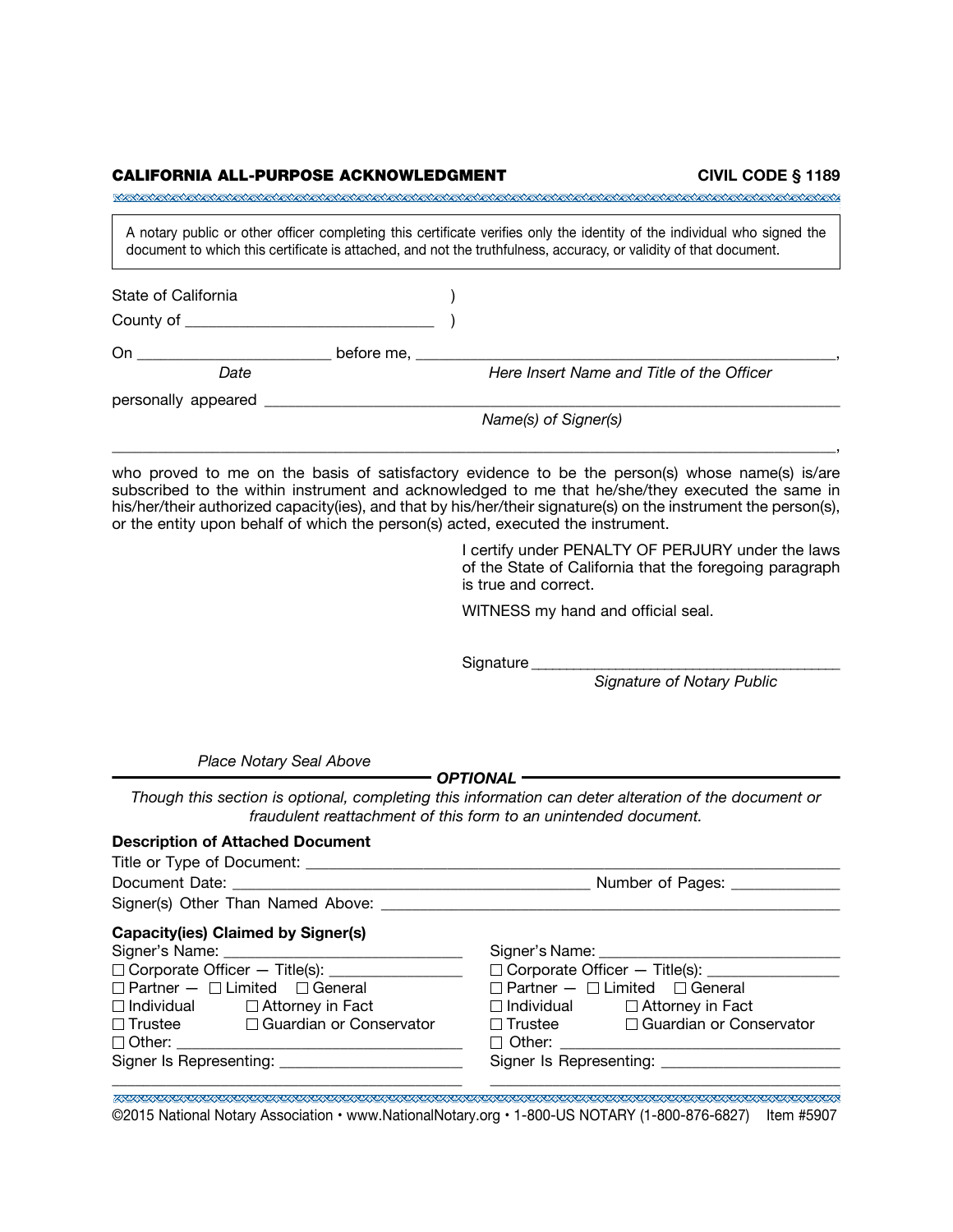

## PETER ALDANA COUNTY OF RIVERSIDE ASSESSOR-COUNTY CLERK-RECORDER

Recorder P.O. Box 751 Riverside,CA 92502-0751 (951)486-7000

\\"W\1.fl\CfSiuCa rcom

# **NOTARY CLARITY**

Under the provisions of Government Code 27361.7, I certify under the penalty of perjury that the notary seal on the document to which this statement is attached reads as follows:

| Name of Notary:<br><u> Alexandria de la contrada de la contrada de la contrada de la contrada de la contrada de la contrada de la c</u>                                                                                                               |  |  |  |
|-------------------------------------------------------------------------------------------------------------------------------------------------------------------------------------------------------------------------------------------------------|--|--|--|
| Commission #:<br><u> 1989 - Johann Harry Harry Harry Harry Harry Harry Harry Harry Harry Harry Harry Harry Harry Harry Harry Harry Harry Harry Harry Harry Harry Harry Harry Harry Harry Harry Harry Harry Harry Harry Harry Harry Harry Harry Ha</u> |  |  |  |
| Place of Execution:<br><u> 1980 - Andrea Station, amerikansk politik (d. 1980)</u>                                                                                                                                                                    |  |  |  |
| Date Commission Expires:<br><u> 1980 - Jan Barbara (h. 1980).</u><br>1900 - Johann Barbara, frantziar martxar (h. 1900).                                                                                                                              |  |  |  |
|                                                                                                                                                                                                                                                       |  |  |  |
| Date:<br><u> 1980 - Jan James James, politik eta politik eta politik eta politik eta politik eta politik eta politik eta </u>                                                                                                                         |  |  |  |
| Signature:<br><u> 1989 - Johann Stein, mars and de Branch and de Branch and de Branch and de Branch and de Branch and de Branch</u>                                                                                                                   |  |  |  |
| Print Name:                                                                                                                                                                                                                                           |  |  |  |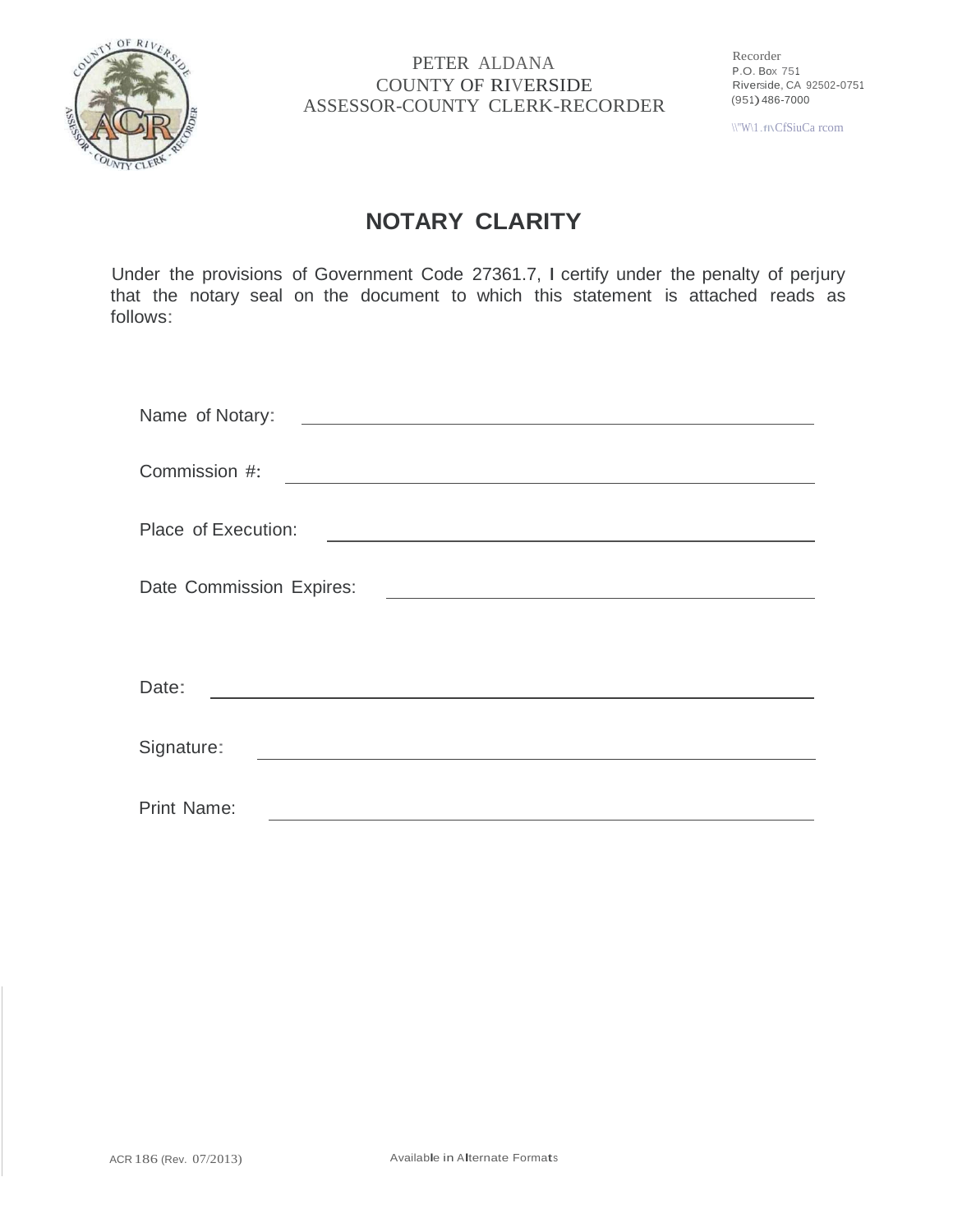Avigation Easement Dedication Area **EXHIBIT "B"**